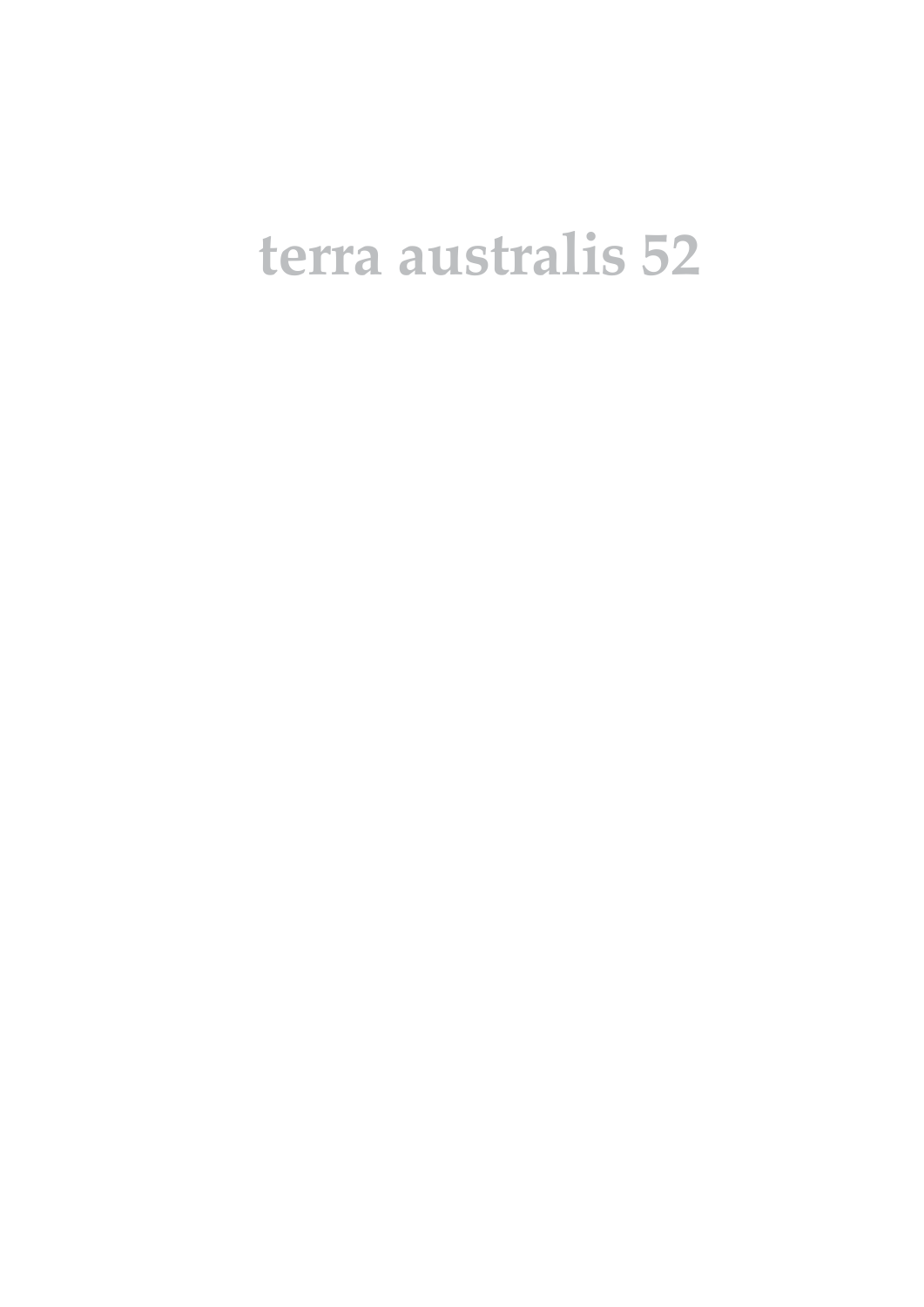Terra Australis reports the results of archaeological and related research within the south and east of Asia, though mainly Australia, New Guinea and Island Melanesia — lands that remained terra australis incognita to generations of prehistorians. Its subject is the settlement of the diverse environments in this isolated quarter of the globe by peoples who have maintained their discrete and traditional ways of life into the recent recorded or remembered past and at times into the observable present.

#### List of volumes in Terra Australis

- 1. *Burrill Lake and Currarong: Coastal Sites in Southern New South Wales*. R.J. Lampert (1971)
- 2. *Ol Tumbuna: Archaeological Excavations in the Eastern Central Highlands, Papua New Guinea*. J.P. White (1972)
- 3. *New Guinea Stone Age Trade: The Geography and Ecology of Traffic in the Interior*. I. Hughes (1977)
- 4. *Recent Prehistory in Southeast Papua*. B. Egloff (1979)
- 5. *The Great Kartan Mystery*. R. Lampert (1981)
- 6. *Early Man in North Queensland: Art and Archaeology in the Laura Area*. A. Rosenfeld, D. Horton and J. Winter (1981)
- 7. *The Alligator Rivers: Prehistory and Ecology in Western Arnhem Land*. C. Schrire (1982)
- 8. *Hunter Hill, Hunter Island: Archaeological Investigations of a Prehistoric Tasmanian Site*. S. Bowdler (1984)
- 9. *Coastal South-West Tasmania: The Prehistory of Louisa Bay and Maatsuyker Island*. R. Vanderwal and D. Horton (1984)
- 10. *The Emergence of Mailu*. G. Irwin (1985)
- 11. *Archaeology in Eastern Timor, 1966–67*. I. Glover (1986)
- 12. *Early Tongan Prehistory: The Lapita Period on Tongatapu and its Relationships*. J. Poulsen (1987)
- 13. *Coobool Creek*. P. Brown (1989)
- 14. *30,000 Years of Aboriginal Occupation: Kimberley, North-West Australia*. S. O'Connor (1999)
- 15. *Lapita Interaction*. G. Summerhayes (2000)
- 16. *The Prehistory of Buka: A Stepping Stone Island in the Northern Solomons*. S. Wickler (2001)
- 17. *The Archaeology of Lapita Dispersal in Oceania*. G.R. Clark, A.J. Anderson and T. Vunidilo (2001)
- 18. *An Archaeology of West Polynesian Prehistory*. A. Smith (2002)
- 19. *Phytolith and Starch Research in the Australian-Pacific-Asian Regions: The State of the Art*. D. Hart and L. Wallis (2003)
- 20. *The Sea People: Late-Holocene Maritime Specialisation in the Whitsunday Islands, Central Queensland*. B. Barker (2004)
- 21. *What's Changing: Population Size or Land-Use Patterns? The Archaeology of Upper Mangrove Creek, Sydney Basin*. V. Attenbrow (2004)
- 22. *The Archaeology of the Aru Islands, Eastern Indonesia*. S. O'Connor, M. Spriggs and P. Veth (eds) (2005)
- 23. *Pieces of the Vanuatu Puzzle: Archaeology of the North, South and Centre*. S. Bedford (2006)
- 24. *Coastal Themes: An Archaeology of the Southern Curtis Coast, Queensland*. S. Ulm (2006)
- 25. *Lithics in the Land of the Lightning Brothers: The Archaeology of Wardaman Country, Northern Territory*. C. Clarkson (2007)
- 26. *Oceanic Explorations: Lapita and Western Pacific Settlement*. S. Bedford, C. Sand and S. P. Connaughton (eds) (2007)
- 27. *Dreamtime Superhighway: Sydney Basin Rock Art and Prehistoric Information Exchange*. J. McDonald (2008)
- 28. *New Directions in Archaeological Science*. A. Fairbairn, S. O'Connor and B. Marwick (eds) (2008)
- 29. *Islands of Inquiry: Colonisation, Seafaring and the Archaeology of Maritime Landscapes*. G. Clark, F. Leach and S. O'Connor (eds) (2008)
- 30. *Archaeological Science Under a Microscope: Studies in Residue and Ancient DNA Analysis in Honour of Thomas H. Loy*. M. Haslam, G. Robertson, A. Crowther, S. Nugent and L. Kirkwood (eds) (2009)
- 31. *The Early Prehistory of Fiji*. G. Clark and A. Anderson (eds) (2009)
- 32. *Altered Ecologies: Fire, Climate and Human Influence on Terrestrial Landscapes*. S. Haberle, J. Stevenson and M. Prebble (eds) (2010)
- 33. *Man Bac: The Excavation of a Neolithic Site in Northern Vietnam: The Biology*. M. Oxenham, H. Matsumura and N. Kim Dung (eds) (2011)
- 34. *Peopled Landscapes: Archaeological and Biogeographic Approaches to Landscapes*. S. Haberle and B. David (eds) (2012)
- 35. *Pacific Island Heritage: Archaeology, Identity & Community*. J. Liston, G. Clark and D. Alexander (eds) (2011)
- 36. *Transcending the Culture–Nature Divide in Cultural Heritage: Views from the Asia-Pacific region*. S. Brockwell, S. O'Connor and D. Byrne (eds) (2013)
- 37. *Taking the High Ground: The archaeology of Rapa, a fortified island in remote East Polynesia*. A. Anderson and D.J. Kennett (eds) (2012)
- 38. *Life on the Margins: An Archaeological Investigation of Late Holocene Economic Variability, Blue Mud Bay, Northern Australia*. P. Faulkner (2013)
- 39. *Prehistoric Marine Resource Use in the Indo-Pacific Regions*. R. Ono, A. Morrison and D. Addison (eds) (2013)
- 40. *4000 Years of Migration and Cultural Exchange: The Archaeology of the Batanes Islands, Northern Philippines*. P. Bellwood and E. Dizon (eds) (2013)
- 41. *Degei's Descendants: Spirits, Place and People in Pre-Cession Fiji*. Aubrey Parke. M. Spriggs and D. Scarr (eds) (2014)
- 42. *Contextualising the Neolithic Occupation of Southern Vietnam: The Role of Ceramics and Potters at An Son*. C. Sarjeant (2014)
- 43. *Journeys into the Rainforest: Archaeology of Culture Change and Continuity on the Evelyn Tableland, North Queensland*. Å. Ferrier (2015)
- 44. *An Archaeology of Early Christianity in Vanuatu: Kastom and Religious Change on Tanna and Erromango, 1839–1920*. J.L. Flexner (2016)
- 45. *New Perspectives in Southeast Asian and Pacific Prehistory*. P.J. Piper, H. Matsumura and D. Bulbeck (eds) (2017)
- 46. *Ten Thousand Years of Cultivation at Kuk Swamp in the Highlands of Papua New Guinea*. J. Golson, T. Denham, P. Hughes, P. Swadling and J. Muke (eds) (2017)
- 47. *The Archaeology of Rock Art in Western Arnhem Land, Australia*. B. David, P. Taçon, J-J. Delannoy, J-M. Geneste (eds) (2017)
- 48. *The Archaeology of Sulawesi: Current Research on the Pleistocene to the Historic Period*. S. O'Connor, D. Bulbeck and J. Meyer (eds) (2018)
- 49. *Drawing in the Land: Rock Art in the Upper Nepean, Sydney Basin, New South Wales*. J. Dibden (2019)
- 50. *The Spice Islands in Prehistory: Archaeology in the Northern Moluccas, Indonesia*, P. Bellwood (ed.) (2019)
- 51. *Archaeologies of Island Melanesia: Current approaches to landscapes, exchange and practice*, M. Leclerc and J. Flexner (eds) (2019)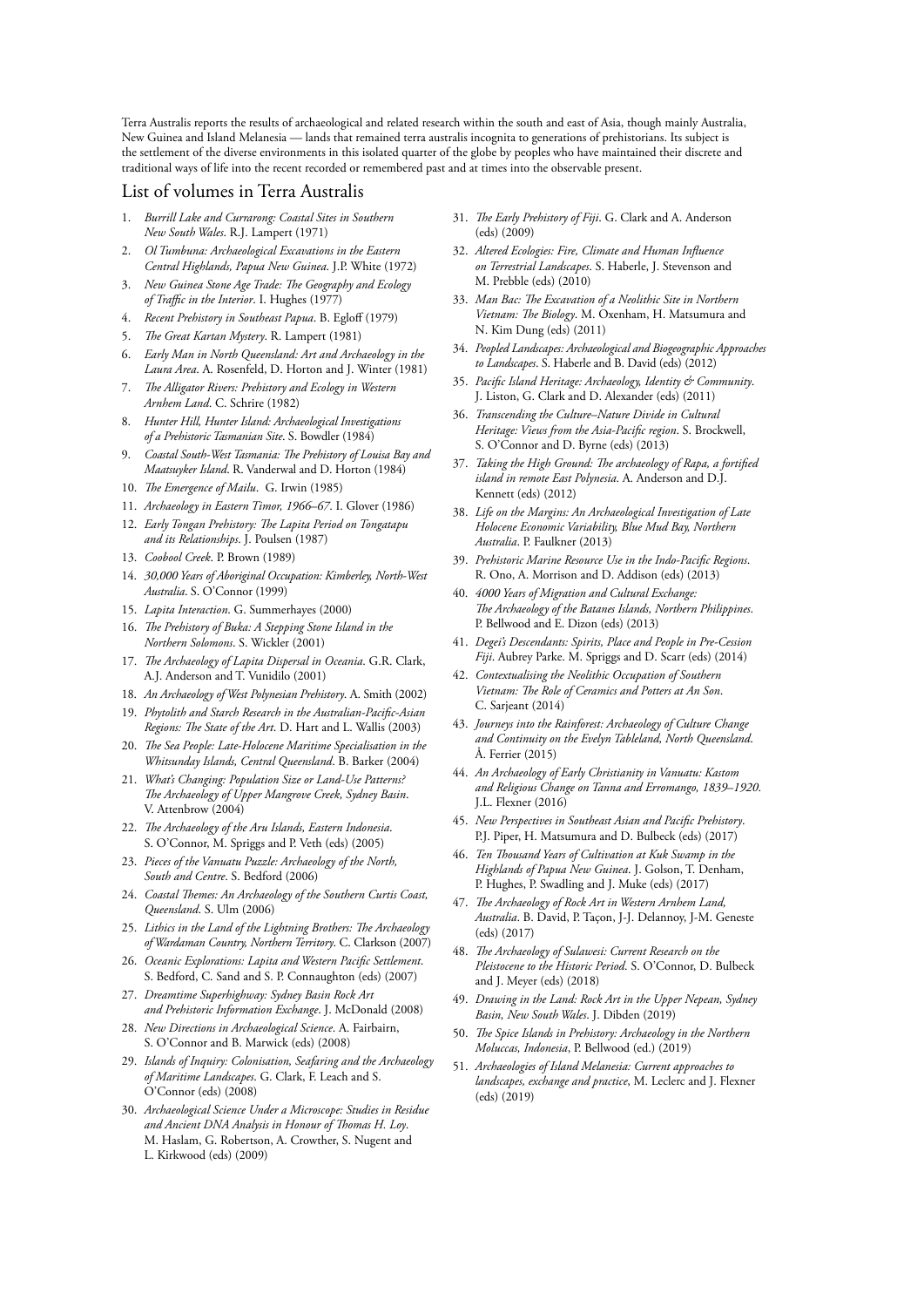## **terra australis 52**

### **Debating Lapita**

Distribution, Chronology, Society and Subsistence

Edited by Stuart Bedford and Matthew Spriggs



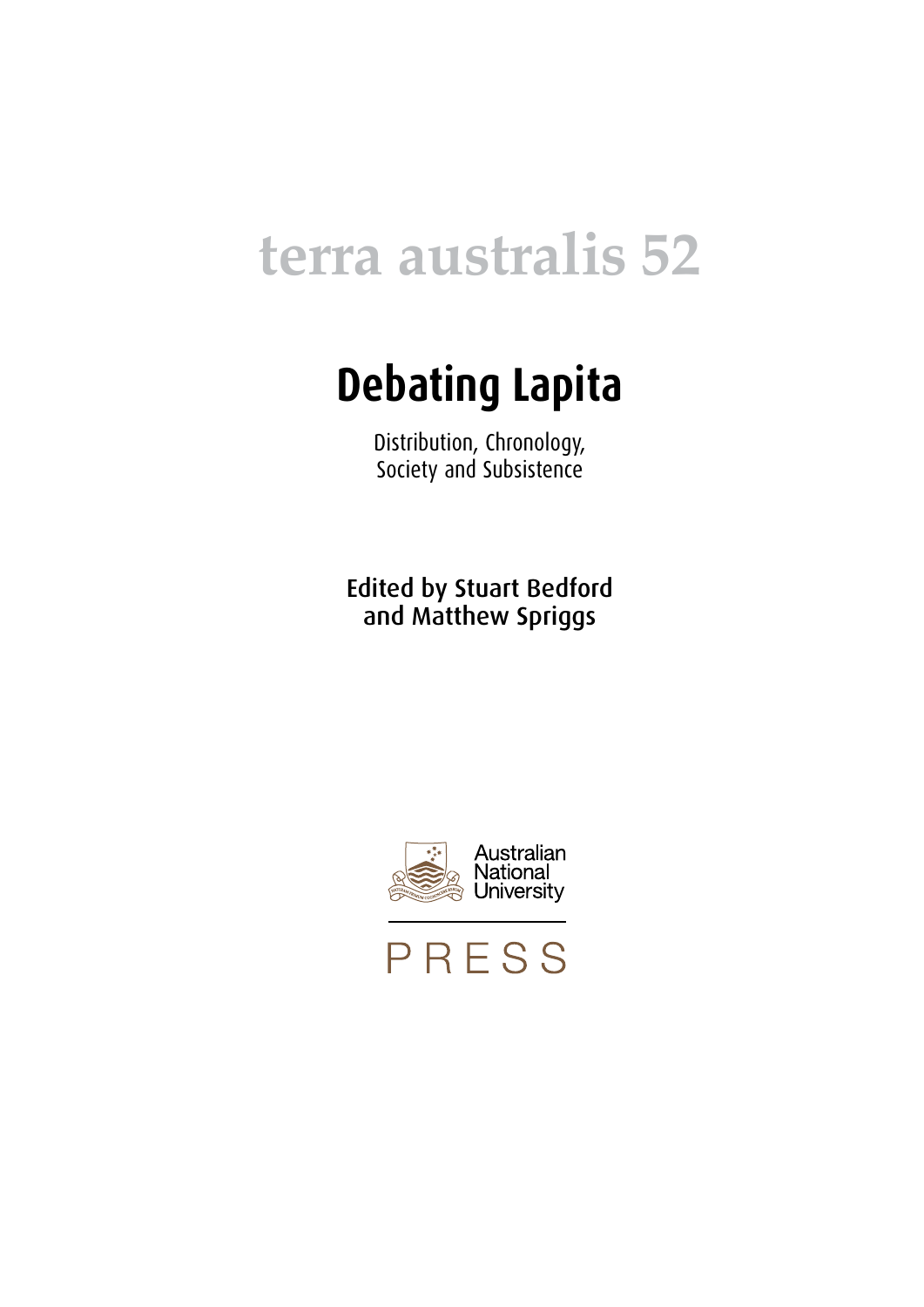

Published by ANU Press The Australian National University Acton ACT 2601, Australia Email: anupress@anu.edu.au

Available to download for free at press.anu.edu.au

A catalogue record for this book is available from the National Library of Australia

ISBN (print): 9781760463304 ISBN (online): 9781760463311

WorldCat (print): 1130047910 WorldCat (online): 1130045646

DOI: 10.22459/TA52.2019

This title is published under a Creative Commons Attribution-NonCommercial-NoDerivatives 4.0 International (CC BY-NC-ND 4.0).



The full licence terms are available at [creativecommons.org/licenses/by-nc-nd/4.0/legalcode](http://creativecommons.org/licenses/by-nc-nd/4.0/legalcode)

Terra Australis Editorial Board: Sue O'Connor, Sally Brockwell, Ursula Frederick, Tristen Jones, Ceri Shipton and Mathieu Leclerc Series Editor: Sue O'Connor

Cover design and layout by ANU Press.

Cover photograph Excavations at the Lapita site on Vao Island, Malakula, Northern Vanuatu. The field crew comprises locals and Vanuatu Cultural Centre (VKS) fieldworkers and staff. Fieldworkers include in the foreground, Cesar Sami (Vao); rear left with cap, Bernard Roser (Atchin); rear with cowboy hat, Vianny Atpatun (Vao); centre with cap, Dickinson Dick (Maskelynes); right with cap, Matthias Battick (South-West Bay); and behind him, Gary Naror (Wala). Seated at rear is Willy Damelip (VKS). Photo: Stuart Bedford 2004.

This edition © 2019 ANU Press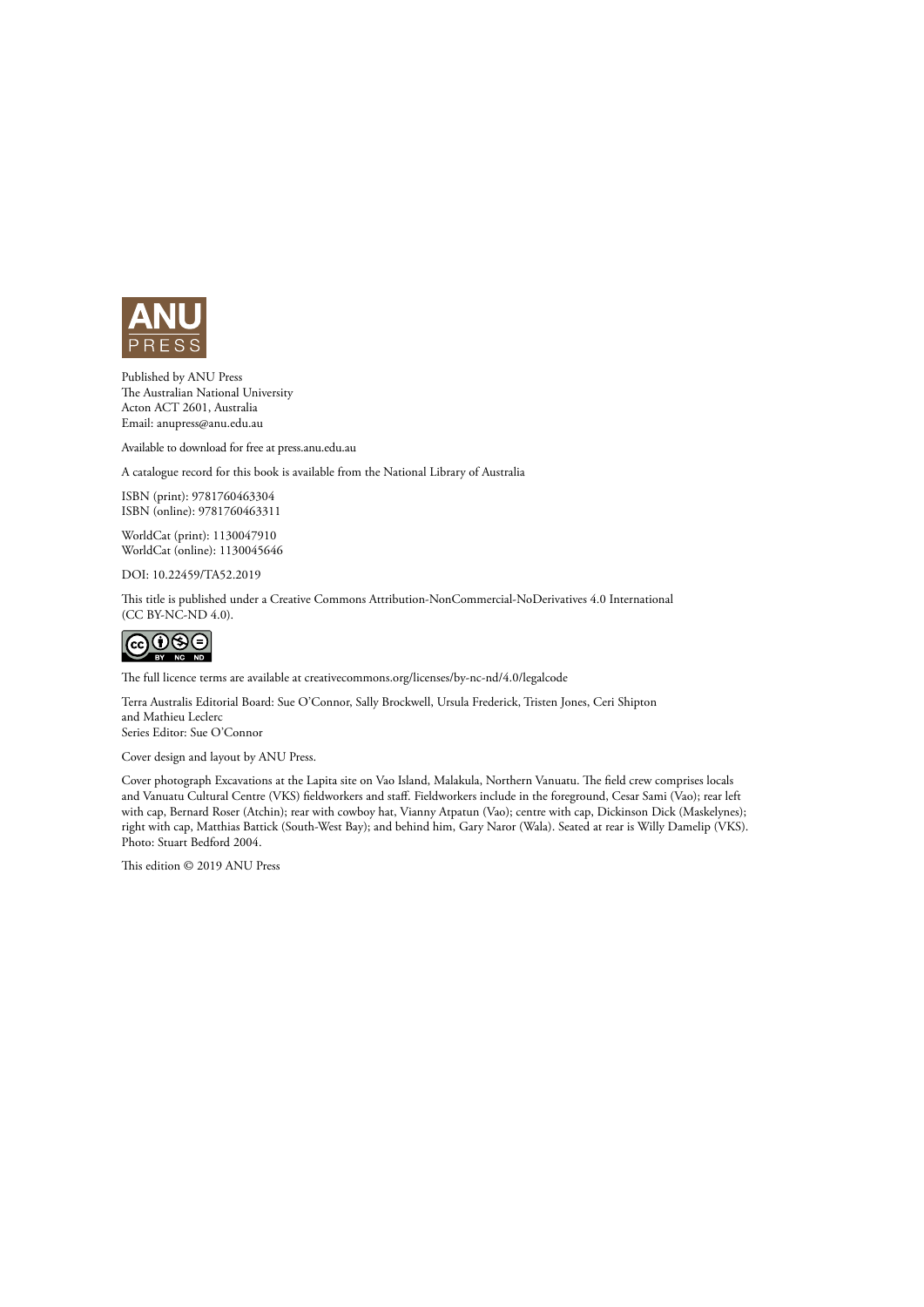#### **Contents**

|         | List of figures                                                                                                                                                                                                                                                                                                                                     | vii  |  |  |  |
|---------|-----------------------------------------------------------------------------------------------------------------------------------------------------------------------------------------------------------------------------------------------------------------------------------------------------------------------------------------------------|------|--|--|--|
|         | List of tables                                                                                                                                                                                                                                                                                                                                      | xiii |  |  |  |
| Preface |                                                                                                                                                                                                                                                                                                                                                     | xvii |  |  |  |
|         | Opening remarks by the Honourable Meltek Sato Kilman, Prime Minister of the Republic<br>of Vanuatu at the opening ceremony of the Lapita Conference, Port Vila, 6–10 July 2015                                                                                                                                                                      |      |  |  |  |
|         | <b>Debating Lapita</b>                                                                                                                                                                                                                                                                                                                              |      |  |  |  |
| 1.      | Debating Lapita: Distribution, chronology, society and subsistence<br>Stuart Bedford, Matthew Spriggs, David V. Burley, Christophe Sand, Peter Sheppard<br>and Glenn R. Summerhayes                                                                                                                                                                 | 5    |  |  |  |
|         | <b>Distribution and chronology</b>                                                                                                                                                                                                                                                                                                                  |      |  |  |  |
| 2.      | The ceramic trail: Evaluating the Marianas and Lapita West Pacific connection<br>Geoffrey R. Clark and Olaf Winter                                                                                                                                                                                                                                  | 37   |  |  |  |
| 3.      | Moiapu 3: Settlement on Moiapu Hill at the very end of Lapita, Caution Bay<br>hinterland<br>Bruno David, Ken Aplin, Helene Peck, Robert Skelly, Matthew Leavesley, Jerome Mialanes,<br>Katherine Szabó, Brent Koppel, Fiona Petchey, Thomas Richards, Sean Ulm, Ian J. McNiven,<br>Cassandra Rowe, Samantha J. Aird, Patrick Faulkner and Anne Ford | 61   |  |  |  |
| 4.      | Kamgot at the lagoon's edge: Site position and resource use of an Early Lapita site<br>in Near Oceania<br>Glenn R. Summerhayes, Katherine Szabó, Matthew Leavesley and Dylan Gaffney                                                                                                                                                                | 89   |  |  |  |
| 5.      | Lapita: The Australian connection<br>Ian Lilley                                                                                                                                                                                                                                                                                                     | 105  |  |  |  |
| 6.      | A Lapita presence on Arop/Long Island, Vitiaz Strait, Papua New Guinea?<br>Dylan Gaffney, Glenn R. Summerhayes and Mary Mennis                                                                                                                                                                                                                      | 115  |  |  |  |
| 7.      | Early Lapita colonisation of Remote Oceania: An update on the leapfrog hypothesis<br>Peter Sheppard                                                                                                                                                                                                                                                 | 135  |  |  |  |
| 8.      | Small islands, strategic locales and the configuration of first Lapita settlement<br>of Vanua Levu, northern Fiji<br>David V. Burley, Travis Freeland and Jone Balenaivalu                                                                                                                                                                          | 155  |  |  |  |
| 9.      | New dates for the Makekur (FOH) Lapita pottery site, Arawe Islands, New Britain,<br>Papua New Guinea<br>Jim Specht and Chris Gosden                                                                                                                                                                                                                 | 169  |  |  |  |
| Society |                                                                                                                                                                                                                                                                                                                                                     |      |  |  |  |

| 10. A new assessment of site WKO013A of Xapeta'a (Lapita), New Caledonia             | 205 |
|--------------------------------------------------------------------------------------|-----|
| Christophe Sand, Stéphanie Domergue, Louis Lagarde, Jacques Bole, André-John Ouetcho |     |
| and David Baret                                                                      |     |